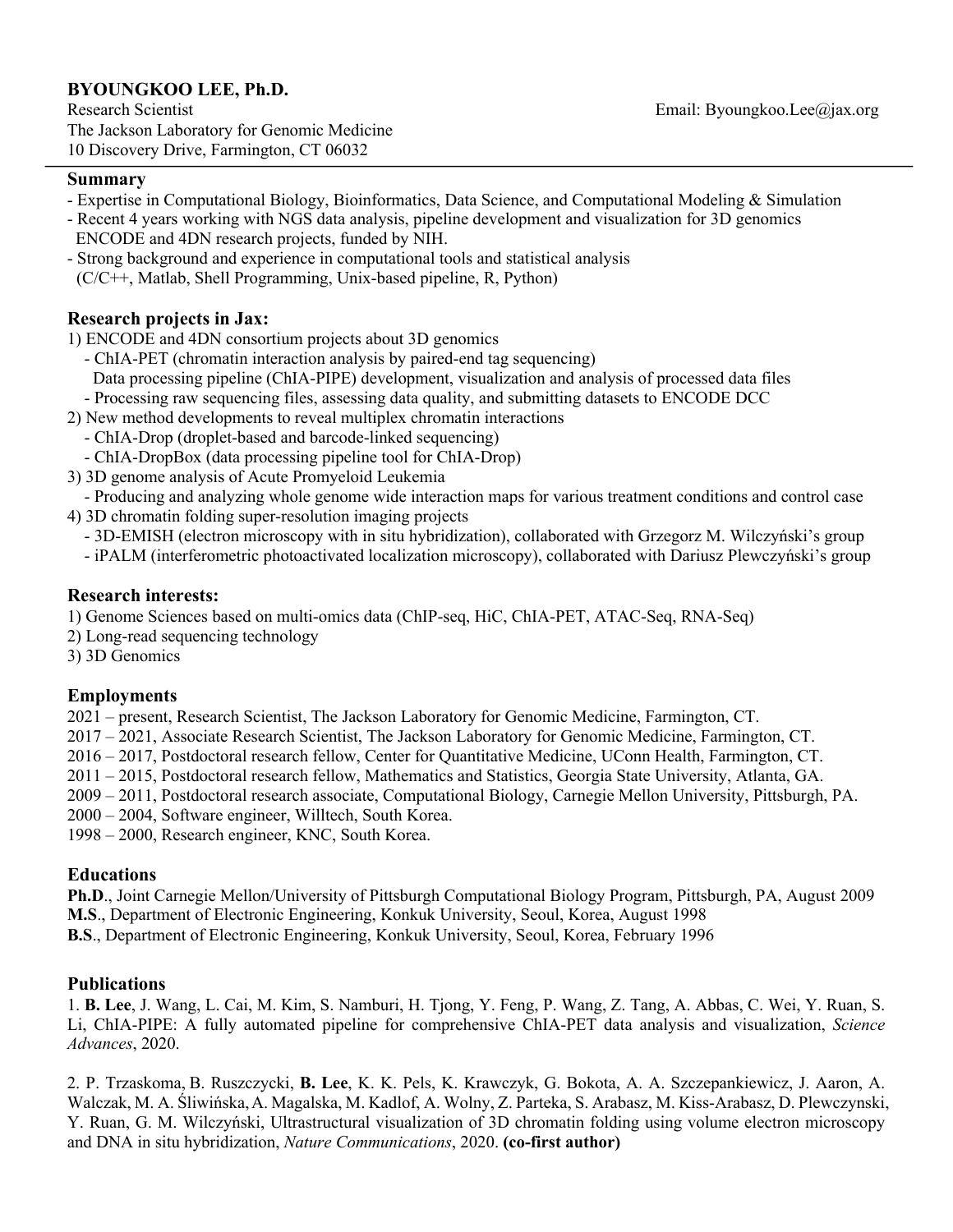3. P. Wang, Z. Tang, **B. Lee**, J. J. Zhu, L. Cai, P. Szalaj, S. Z. Tian, M. Zheng, D. Plewczynski, X. Ruan, E. T. Liu, C. Wei, Y. Ruan, Chromatin topology reorganization and transcription repression by PML-RAR $\alpha$  in acute promyeloid leukemia, *Genome Biology*, 2020.

4. M. Kim, M. Zheng, S. Z. Tian, **B. Lee**, J. H. Chuang, Y. Ruan, MIA-Sig: multiplex chromatin interaction analysis by signal processing and statistical algorithms, *Genome Biology*, 2019.

5. M. Zheng, S. Z. Tian, D. Capurso, M. Kim, R. Maurya, **B. Lee**, E. Piecuch, L. Gong, J. J. Zhu, Z. Li, C. H. Wong, C. Y. Ngan, P. Wang, X. Ruan, C. Wei, Y. Ruan, Multiplex chromatin interactions with single-molecule precision, *Nature*, 2019.

6. S. Z. Tian, D. Capurso, M. Kim, **B. Lee**, M. Zheng, Y. Ruan, ChIA-DropBox: a novel analysis and visualization pipeline for multiplex chromatin interaction, *BioRxiv*, 2019

7. J. J. Zhu, Z. Parteka, **B. Lee**, P. Szalaj, P. Wang, K. Jodkowska, J. Aaron, T. Chew, D. Plewczynski, Y. Ruan, Super resolution imaging of a distinct chromatin loop in human lymphoblastoid cells, *BioRxiv*, 2019.

8. L. Vian, A. Pekowska, S. S.P. Rao, K. Kieffer-Kwon, S. Jung, L. Baranello, S. Huang, L. El Khattabi, M. Dose, N. Pruett, A. L. Sanborn, A. Canela, Y. Maman, A. Oksanen, W. Resch, X. Li, **B. Lee**, A. L. Kovalchuk, Z. Tang, S. Nelson, M. Di Pierro, R. R. Cheng, I. Machol, B. G. St Hilaire, N. C. Durand, M. S. Shamim, E. K. Stamenova, J. N. Onuchic, Y. Ruan, A. Nussenzweig, D. Levens, E. L. Aiden, and R. Casellas, The energetics and physiological impact of cohesin extrusion, *Cell*, 2018.

9. **B. Lee**, J. Konen, S. Wilkinson, A. I. Marcus, Y. Jiang, Local alignment vectors reveal cancer cell-induced ECM fiber remodeling dynamics, *Scientific Reports*, 2017.

10. X. He, **B. Lee**, and Y. Jiang. Systems Biology of Tumor Microenvironment: Quantitative Modeling and Simulations, *Springer, Chapter IV,* 2016.

11. J. Konen, S. Wilkinson, **B. Lee**, H. Fu, W. Zhou, Y. Jiang, and A. I. Marcus. LKB1 kinase-dependent and – independent defects disrupt polarity and adhesion signaling to drive collagen remodeling during invasion, *Mol. Biol. Cell*, 2016.

12. **B. Lee**, X. Zhou, K. Riching, K. W. Eliceiri, P. J. Keely, S. A. Guelcher, A. Weaver, Y. Jiang, A three-dimensional computational model of collagen network mechanics, *PLoS ONE*, 2014.

13. G. R. Smith, L. Xie, **B. Lee**, R. Schwartz, Applying molecular crowding models to simulations of virus capsid assembly *in vitro*, *Biophysical Journal*, 2014.

14**. B. Lee**, P. R. LeDuc, and R. Schwartz, Three-dimensional stochastic off-lattice model of binding chemistry in crowded environments, *PLoS ONE*, 2012.

15. **B. Lee**, P. R. LeDuc, and R. Schwartz, Unified regression model of binding equilibria in crowded environments, *Scientific Reports*, 2011.

16. **B. Lee**, P. R. LeDuc, and R. Schwartz, Parameter effects on binding chemistry in crowded media using a twodimensional stochastic off-lattice model, *Physical Review E*, 2009

17. **B. Lee**, P. R. LeDuc, and R. Schwartz, Stochastic off-lattice modeling of molecular self-assembly in crowded environments by Green's function reaction dynamics, *Physical Review E*, 2008

Under review:

1. Super-resolution imaging of chromatin loop structures in human cells

2. In situ chromatin interaction analysis using paired-end tag sequencing

3. Single-molecule mapping reveals the dynamics of chromatin folding in the human genome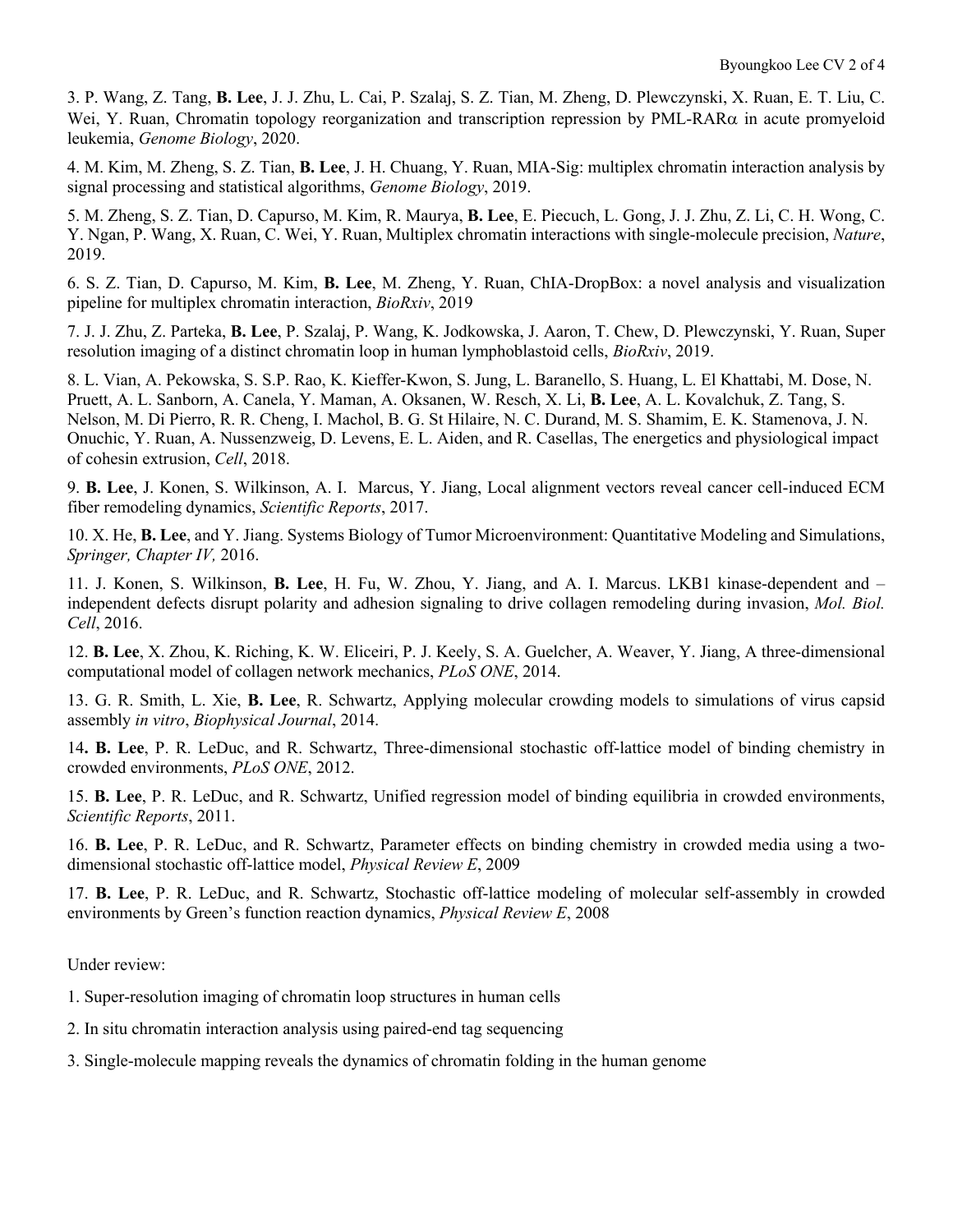# **Conference meeting and research symposiums**

- 1. Poster Presentation, ENCODE annual meeting, 2019
	- **B. Lee**, M. Zheng, S. Z. Tian, M. Kim, Y. Ruan, ChIA-Drop and ChIA-DropBox to reveal multiplex chromatin interactions with single-molecule precision
- 2. Invited talk, Human Frontier Science Program, Mini-Symposium, Poland, 2018
- 3. Poster spotlight talk and poster presentation in Q-Bio Conference, Blacksburg, VA, August 7, 2015
- **B. Lee**, J. Konen, S. Xu, A. I, Marcus, Y. Jiang, Cancer cell invasion analysis in ECM using *in vitro* models.
- 4. Research talk in Society for Mathematical Biology, Atlanta, GA, July 1, 2015  **B. Lee**, K. W. Eliceiri, P. J. Keely, A. Weaver, Y. Jiang, Three-dimensional computational model of collagen fiber network.
- 5. Two poster presentations in Scientific Research and Academic Development Symposium, Winship Cancer Institute Emory University, Atlanta, GA, October 23, 2014
	- **B. Lee**, S. Xu, J. Konen, A. I. Marcus, Y. Jiang, Invasion analysis from a cell and ECM perspective.
	- **B. Lee**, X. Zhou, K. Riching, K. W. Eliceiri, P. J. Keely, S. A. Guelcher, A. Weaver, Y. Jiang, Three-dimensional computational model of collagen network mechanics.
- 6. Poster presentation in Q-Bio Conference, Santa Fe, NM, August 14, 2014  **B. Lee**, S. Xu, J. Konen, A. I. Marcus, Y. Jiang, Invasive behavior analysis of glioblastoma spheroids in different mechanotransduction signaling molecules.
- 7. Research talk in Q-Bio Conference, Santa Fe, NM, August 8, 2013
	- **B. Lee**, K. W. Eliceiri, P. J. Keely, A. Weaver, Y. Jiang, Modeling extracellular matrix in breast cancer.
- 8. Poster presentation in Integrative Cancer Biology Program, Rockville, MD, May 7, 2013
- **B. Lee**, K. W. Eliceiri, P. J. Keely, A. Weaver, Y. Jiang, Modeling extracellular matrix in breast cancer.
- 9. Research talk in Frontiers in Systems and Synthetic Biology, Atlanta, GA, March 22, 2013  **B. Lee**, K. W. Eliceiri, P. J. Keely, A. Weaver, Y. Jiang, Computational model of extracellular matrix interacting with growing and migrating cancer cells.
- 10. Poster presentation in Q-Bio Conference, Santa Fe, NM, August 9, 2012  **B. Lee**, K. W. Eliceiri, P. J. Keely, A. Weaver, Y. Jiang, Three dimensional mathematical model of extracellular matrix in breast cancer.
- 11. Poster presentation in Q-Bio Conference, Santa Fe, NM, August 12, 2011  **B. Lee**, P. R. LeDuc, and R. Schwartz, Multi-scale simulation method for self-assembly in crowded environments.
- 12. Research talk in Simulators Meeting, Carnegie Mellon University, Pittsburgh, PA, May 24, 2011  **B. Lee**, Multi-scale simulation method of virus assembly in crowded environments.
- 13. Poster presentation in Biophysical Society Meeting, Baltimore, MD, March 9, 2011
- **B. Lee**, P. R. LeDuc, and R. Schwartz, Toward a unified model of molecular crowding: a regression approach to predict equilibria and kinetics of assembly systems in crowded environments.
- 14. Research talk in Simulators Meeting, Carnegie Mellon University, Pittsburgh, PA, June 15, 2010  **B. Lee**, Synergistic and non-synergistic parameter effects on binding equilibria in crowded conditions.
- 15. Poster presentation in Biophysical Society Meeting, San Francisco, CA, February 21, 2010  **B. Lee**, P. R. LeDuc, and R. Schwartz, Simulation study of binding chemistry in crowded conditions using two- and three-dimensional stochastic off-lattice models.
- 16. Research talk in Simulators' Meeting, Carnegie Mellon University, Pittsburgh, PA, June 9, 2009  **B. Lee**, Simulation study of parameter effects on binding chemistry in crowded media.
- 17. Research talk in Biomedical Engineering and Biotechnology Research Symposium (BEBRS), Carnegie Mellon University, Pittsburgh, PA, April 23, 2009
- **B. Lee**, Parameter effects of crowding on binding chemistry using 2D stochastic off-lattice model.
- 18. Poster presentation in Biophysical Society Meeting, Boston, MA, March 1, 2009
- **B. Lee**, P. R. LeDuc, and R. Schwartz, Parameter effects of crowding on binding chemistry using 2D stochastic off lattice simulations.
- 19. Poster presentation in Biomedical Engineering and Biotechnology Research Symposium (BEBRS), Carnegie Mellon University, Pittsburgh, PA, April 25, 2008

 **B. Lee**, P. R. LeDuc, and R. Schwartz, Stochastic off-lattice modeling of molecular self-assembly in crowded environments by Green's function reaction dynamics.